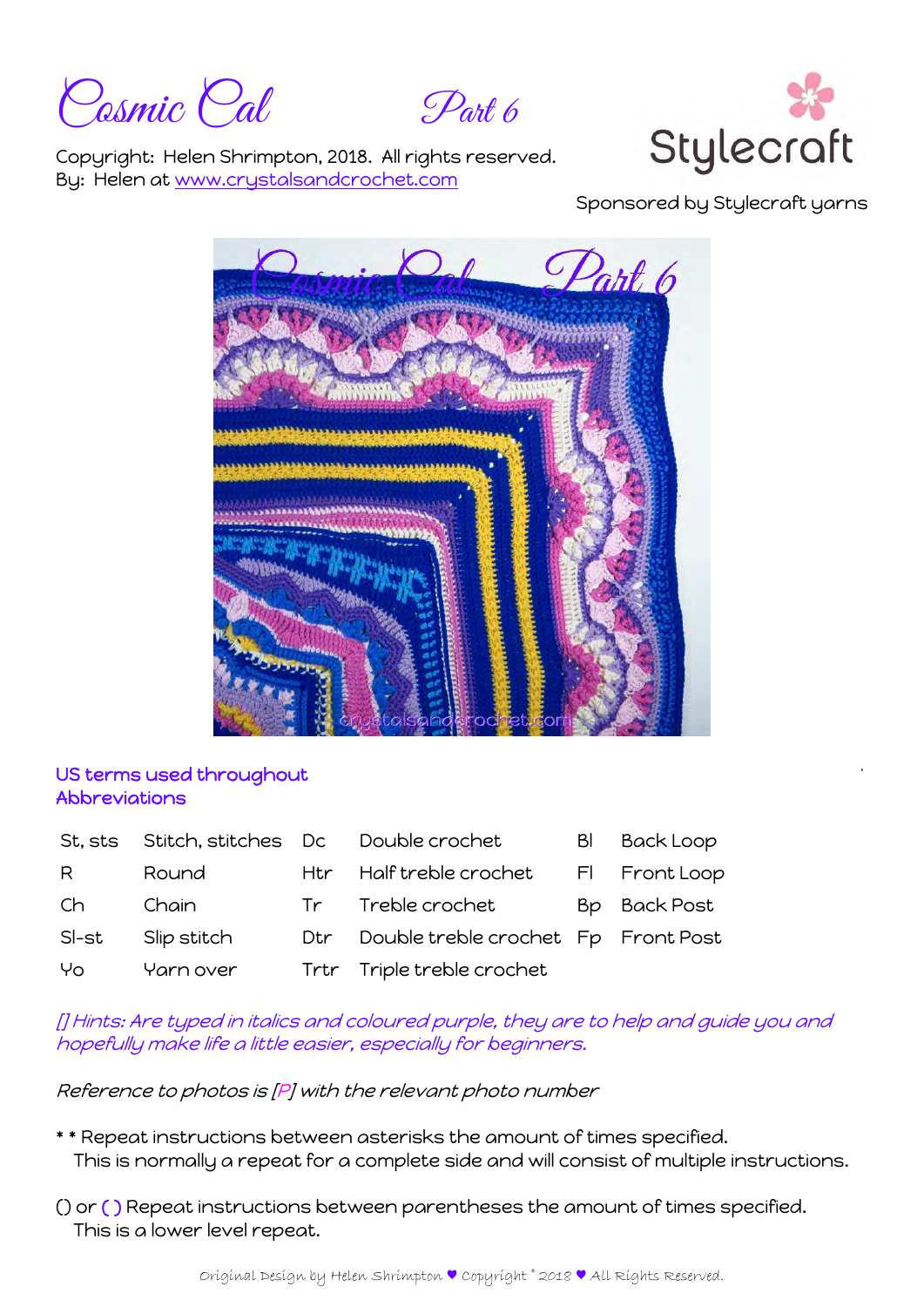## Special Stitches

Picot-dtr: Make dtr as normal, 3ch, insert hook through front loop and side loop of st, 3 loops on hook, yo and pull through all 3 loops to slip stitch together.

Tr4tog: Yo, place hook in stitch to be worked, yo and pull up a loop, 3 loops on hook, yo and pull through 2 loops, repeat in next 3 sts. Yo and pull through all 5 loops.

Dtr2tog: Yo twice, place hook in stitch to be worked and pull up a loop, 4 loops on hook, yo and pull through 2 loops twice, 2 loops on hook. Repeat in next st, 3 loops on hook. Yo and pull through all 3 loops.

67. Join with a standing tr in last st of any long side, [P1]

\*Short side: in 2 ch corner space (tr, 2 ch, tr), tr in next 8 sts, miss next 2 sts,

(tr in next 1 ch space, bltr in next st) 19 times,

((tr in next 1 ch space, miss next st) 3 times, (tr in next 1 ch space, bltr in next st) 16 times) twice,

(tr in next 1 ch space, miss next st) 3 times,

(tr in next 1 ch space, bltr in next st) 18 times,

2 tr in next 1 ch space, miss next 2 sts, tr in next 8 sts, [P2]

long side: in 2 ch corner space (tr, 2 ch, tr), tr in next 6 sts, miss next 2 sts,

( $\text{tr}$  in next 1 ch space,  $\frac{\text{bltr}}{\text{bl}}$  in next st) 19 times,

 $((1 tr in next 1 ch space, miss next st)$  twice,  $(tr in next 1 ch space, bltr next st)$  16 times) 3 times, (1 tr in next 1 ch space, miss next st) twice

(tr in next 1 ch space, bltr in next st) 18 times, 2 tr in next 1 ch space, miss next 2 sts, tr in next 6 sts. \*[P3,4]

Repeat from \* to \* twice, omit last tr. Join to standing tr with a sl-st.

Stitch count: Short side: 98 tr, 69 bltr, 1 x 2 ch corner space.

Long side: 107 tr, 85 bltr,  $1 \times 2$  ch corner space.

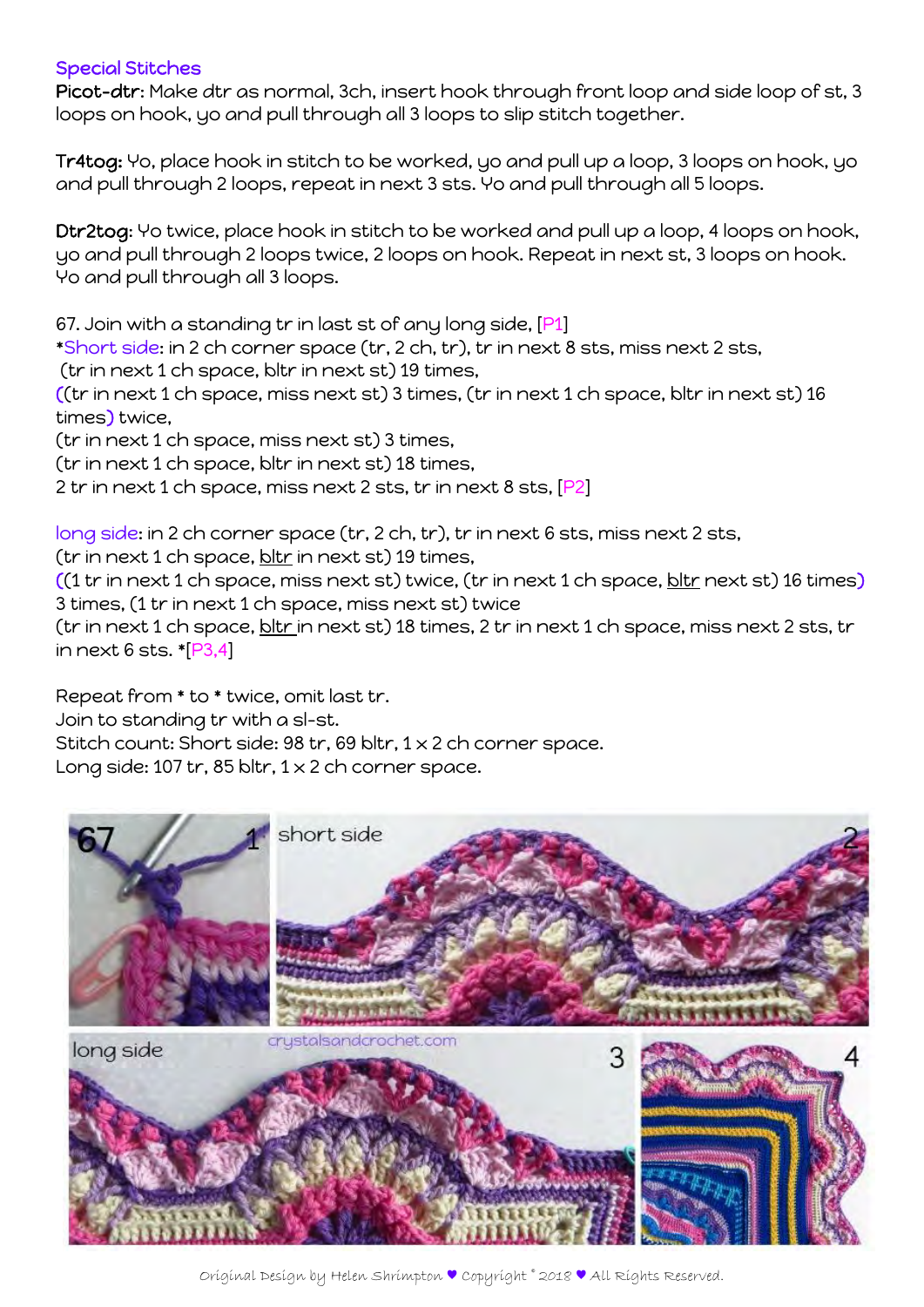## 68. 3 ch [*counts as tr*], tr in next st, [P1]

\*Short side: in 2 ch corner space (tr, 2 ch, tr), tr in next 7 sts, tr4tog over next 4 sts [P2,3], htr in next 6 sts, dc in next 24 sts, (htr in next 6 sts, tr in next 3 sts, htr in next 6 sts, dc in next 20 sts) twice, htr in next 6 sts, tr in next 3 sts, htr in next 6 sts, dc in next 24 sts, htr in next 6 sts, tr4tog over next 4 sts, tr in next 7 sts, [P4]

Long side: in 2 ch corner space (tr, 2 ch, tr), tr in next 5 sts,

 tr4tog over next 4 sts, htr in next 6 sts, dc in next 24 sts, (htr in next 6 sts, tr in next 2 sts, htr in next 6 sts, dc in next 20 sts) 3 times, htr in next 6 sts, tr in next 2 sts, htr in next 6 sts, dc in next 24 sts, htr in next 6 sts, tr4tog over next 4 sts, tr in next 5 sts. \*[P5]

Repeat from \* to \* twice, omit last 2 tr. Join to top of 3 ch, fasten off, and secure ends. Stitch count: Short side: 88 dc, 48 htr, 25 tr, 2 tr4tog,  $1 \times 2$  ch corner space. Long side: 108 dc, 60 htr, 20 tr, 2 tr4tog, 1 x 2 ch corner space.

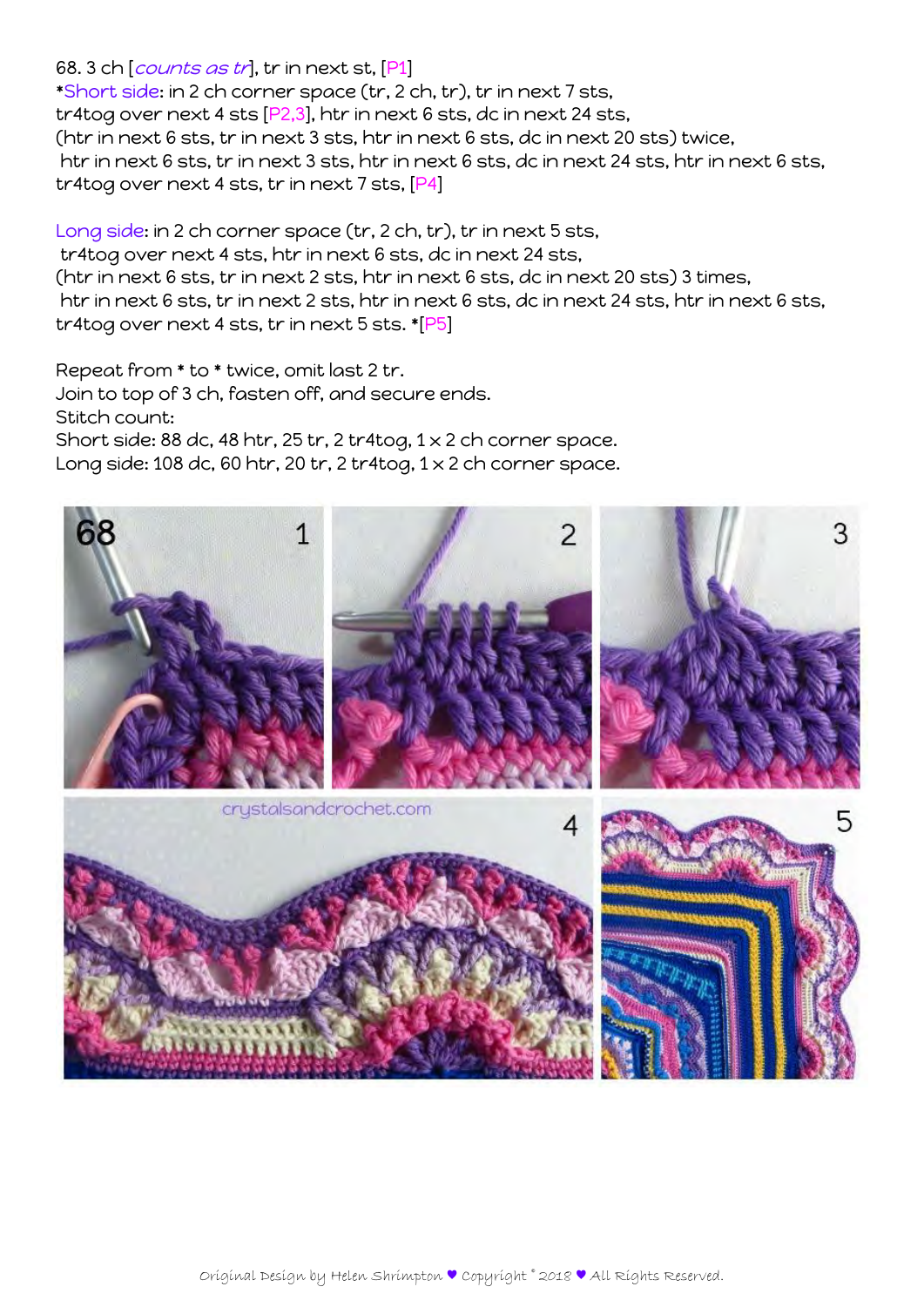69. Join with a standing tr in last st of any long side, [P1]

\*Short side: in 2 ch corner space (2 tr, 2 ch, 2 tr), tr in next 12 sts, htr in next st, dtr in picot R65, [P2]

(htr in next 8 sts, (dtr in picot R65, dc in next 8 sts) twice, dtr in next picot R65, htr in next 8 sts, dtr2tog with 1 leg in each of next 2 picots  $R65[P3]$ , miss next 3 sts  $[tr's]$  3 times,

htr in next 8 sts, (dtr in picot R65, dc in next 8 sts) twice, dtr in next picot R65, htr in next 8 sts, dtr in picot R65, htr in next st, tr in next 12 sts, [P4]

Long side: in 2 ch corner space (2 tr, 2 ch, 2 tr), tr in next 10 sts, htr in next st, dtr in picot R65,

(htr in next 8 sts, (dtr in picot R65, dc in next 8 sts) twice, dtr in next picot R65, htr in next 8 sts, dtr2tog with 1 leg in each of next 2 picots  $R65$ , miss next 2 sts  $[tr's]$ ) 4 times, htr in next 8 sts, (dtr in picot R65, dc in next 8 sts) twice, dtr in next picot R65, htr in next 8 sts, dtr in picot R65, htr in next st, tr in next 10 sts. \*[P5,6]

Repeat from \* to \* twice, omit last tr.

Join to standing tr in back loop only with a sl-st.

Stitch count:

Short side: 64 dc, 66 htr, 28 tr, 14 dtr, 3 dtr2tog,  $1 \times 2$  ch corner space. Long side: 80 dc, 82 htr, 24 tr, 17 dtr, 4 dtr2tog,  $1 \times 2$  ch corner space.

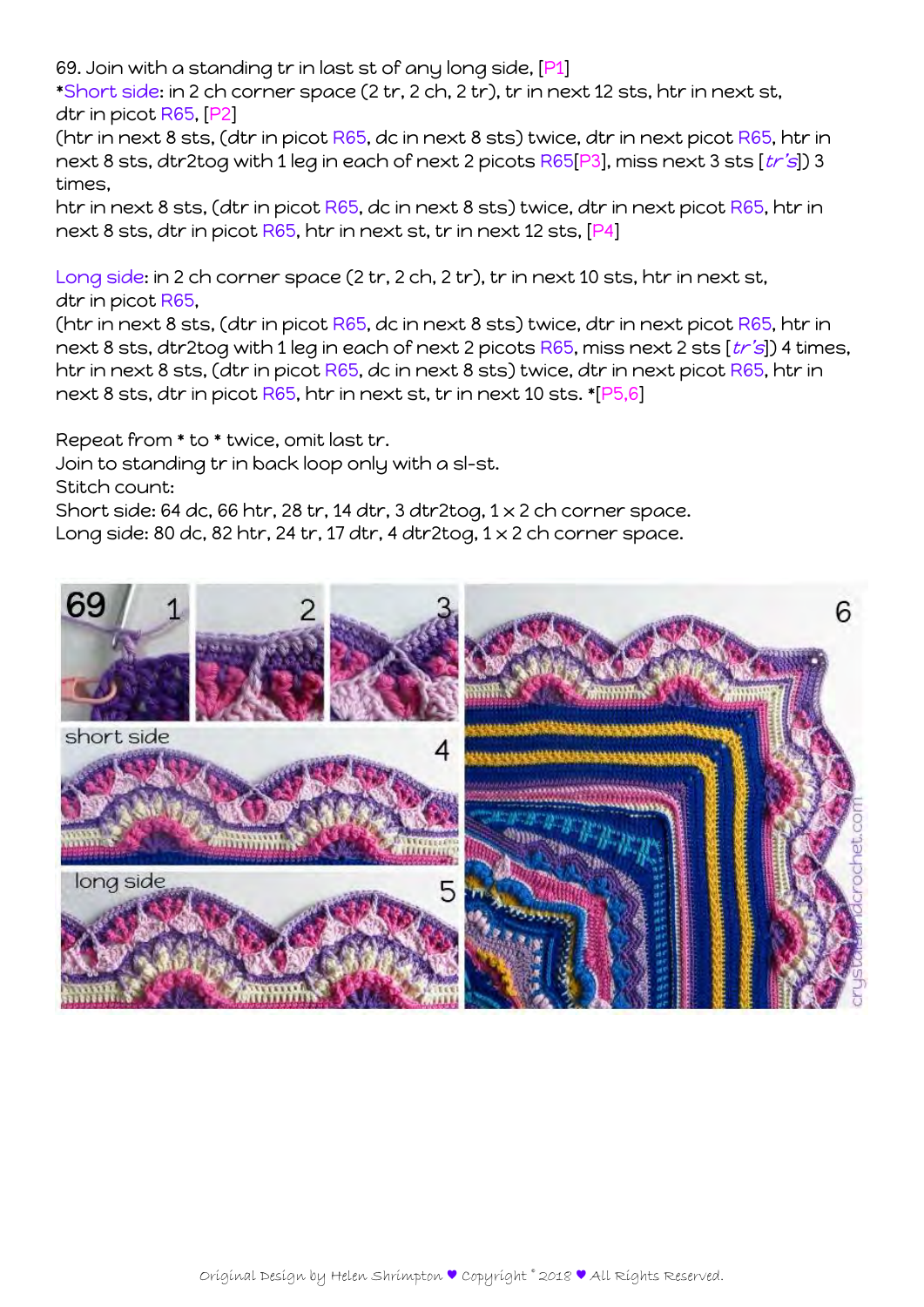70. 3 ch [*counts as <u>bltr</u>]*, bltr in next 2 sts, [P1]

 $*$ Short side: in 2 ch corner space (2 tr, 2 ch, 2 tr),  $\frac{\text{bltr}}{\text{bltr}}$  in next 15 sts, miss next st  $[dt\eta]$ , htr in next 9 sts,

(dc in next 17 sts, htr in next 6 sts, miss next 3 sts, 1 ch, in next st (picot-dtr, 1 ch) twice [P2], miss next 3 sts, htr in next 6 sts) 3 times,

dc in next 17 sts, htr in next 9 sts, miss next st  $[dtr]$ , bltr in next 15 sts,  $[P3]$ 

Long side: in 2 ch corner space (2 tr, 2 ch, 2 tr), bltr in next 13 sts, miss next st [dtr], htr in next 9 sts,

(dc in next 17 sts, htr in next 6 sts, miss next 3 sts, 1 ch, in next st (picot-dtr, 1 ch) twice, miss next 3 sts, htr in next 6 sts) 4 times,

dc in next 17 sts, htr in next 9 sts, miss next st  $[dt\eta]$ , bltr in next 13 sts. \*[P4,5]

Repeat from \* to \* twice, omit last 3 bltr.

Join to top of 3 ch, fasten off, and secure ends.

Stitch count:

Short side: 68 dc, 54 htr, 4 tr, 30 bltr, 6 picot-dtr,  $9 \times 1$  ch spaces,  $1 \times 2$  ch corner space. Long side: 85 dc, 66 htr, 4 tr, 26 bltr, 8 picot-dtr, 12  $\times$  1 ch spaces, 1  $\times$  2 ch corner space.



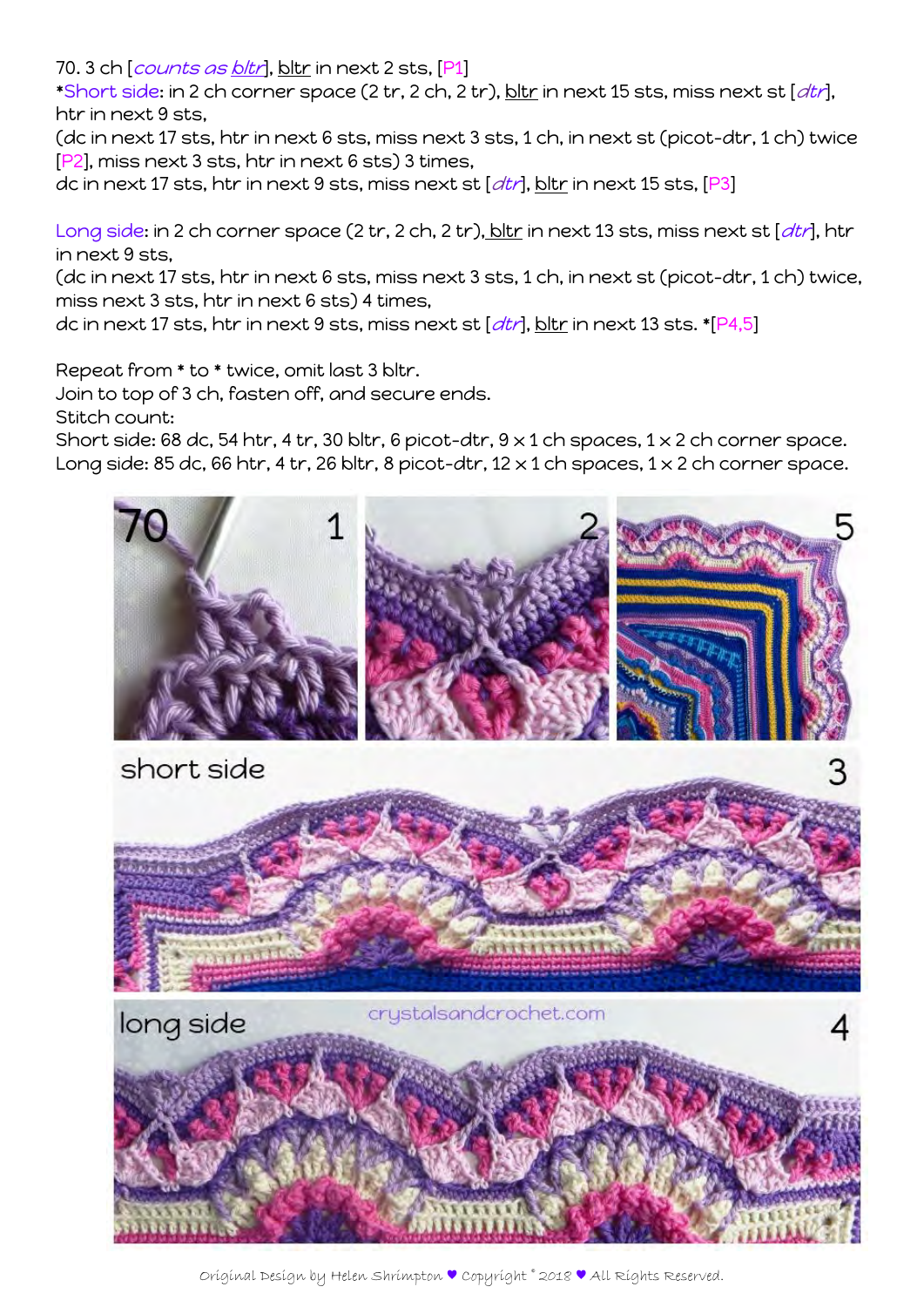71. Join with a standing tr in last st of any long side, [P1] \*Short side: in 2 ch corner space (2 tr, 2 ch, 2 tr), tr in next 17 sts, htr in next 9 sts, (dc in next 17 sts, htr in next 6 sts, (tr in next 1 ch space, miss next st) twice[P2], tr in next 1 ch space, htr in next 6 sts) 3 times,  $[don't$  miss the  $1<sup>st</sup>$  htr after 1 ch space dc in next 17 sts, htr in next 9 sts, tr in next 17 sts, [P3]

Long side: in 2 ch corner space (2 tr, 2 ch, 2 tr), tr in next 15 sts, htr in next 9 sts, (dc in next 17 sts, htr in next 6 sts, (tr in next 1 ch space, miss next st) twice, tr in next 1 ch space, htr in next 6 sts) 4 times,  $|don't$  miss the  $1<sup>st</sup>$  htr after 1 ch space dc in next 17 sts, htr in next 9 sts, tr in next 15 sts. \*[P4,5]

Repeat from \* to \* twice, omit last tr. Join to standing tr, fasten off, and secure ends. Stitch count: Short side: 68 dc, 54 htr, 47 tr,  $1 \times 2$  ch corner space. Long side: 85 dc, 66 htr, 46 tr,  $1 \times 2$  ch corner space.



Original Design by Helen Shrimpton ♥ Copyright © 2018 ♥ All Rights Reserved.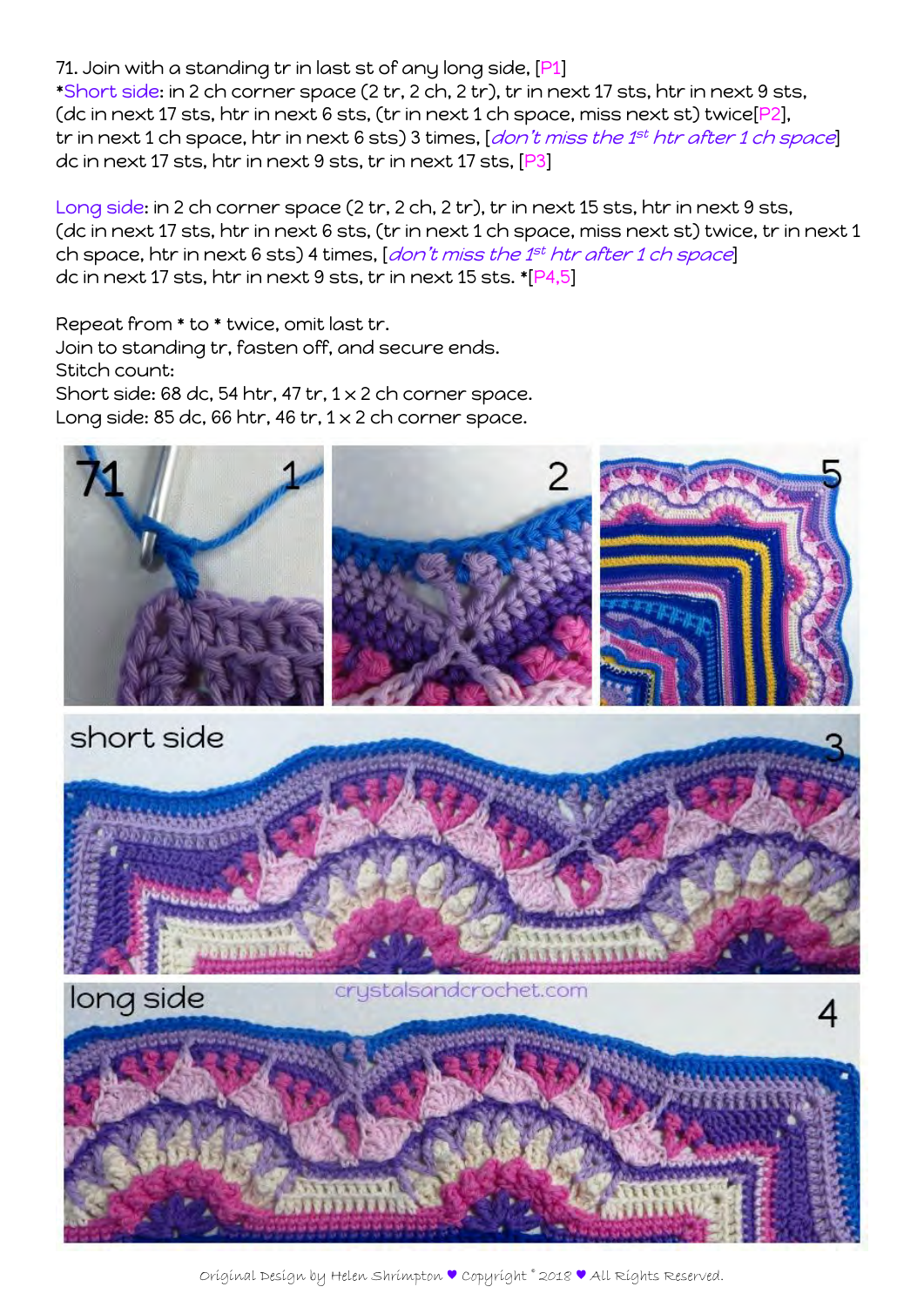72. Join with a standing bptr around last st of any long side, [P1] \*Short side: in 2 ch corner space (htr, 2 ch, htr), (bptr around next st, fptr around next st) 9 times, bptr around next st, (fphtr around next st, bphtr around next st) 4 times, fphtr around next st, [P2]

(dc in next 17 sts, (fphtr around next st, bphtr around next st) twice, (fptr around next st, bptr around next st) 3 times, fptr around next st, (bphtr around next st, fphtr around next st) twice) 3 times, [P3]

dc in next 17 sts, (fphtr around next st, bphtr around next st) 4 times, fphtr around next st, (bptr around next st, fptr around next st) 9 times, bptr around next st, [P4]

Long side: in 2 ch corner space (htr, 2 ch, htr), (bptr around next st, fptr around next st) 8 times, bptr around next st, (fphtr around next st, bphtr around next st) 4 times, fphtr around next st,

(dc in next 17 sts, (fphtr around next st, bphtr around next st) twice, (fptr around next st, bptr around next st) 3 times, fptr around next st, (bphtr around next st, fphtr around next st) twice) 4 times,

dc in next 17 sts, (fphtr around next st, bphtr around next st) 4 times, fphtr around next st, (bptr around next st, fptr around next st) 8 times, bptr around next st. \*[P5,6]

Repeat from \* to \* twice, omit last bptr. Join to standing bptr, fasten off, and secure ends. Stitch count: Short side: 68 dc, 2 htr, 20 bphtr, 22 fphtr, 29 bptr, 30 fptr,  $1 \times 2$  ch corner space. Long side: 85 dc, 2 htr, 24 bphtr, 26 fphtr, 30 bptr, 32 fptr,  $1 \times 2$  ch corner space.

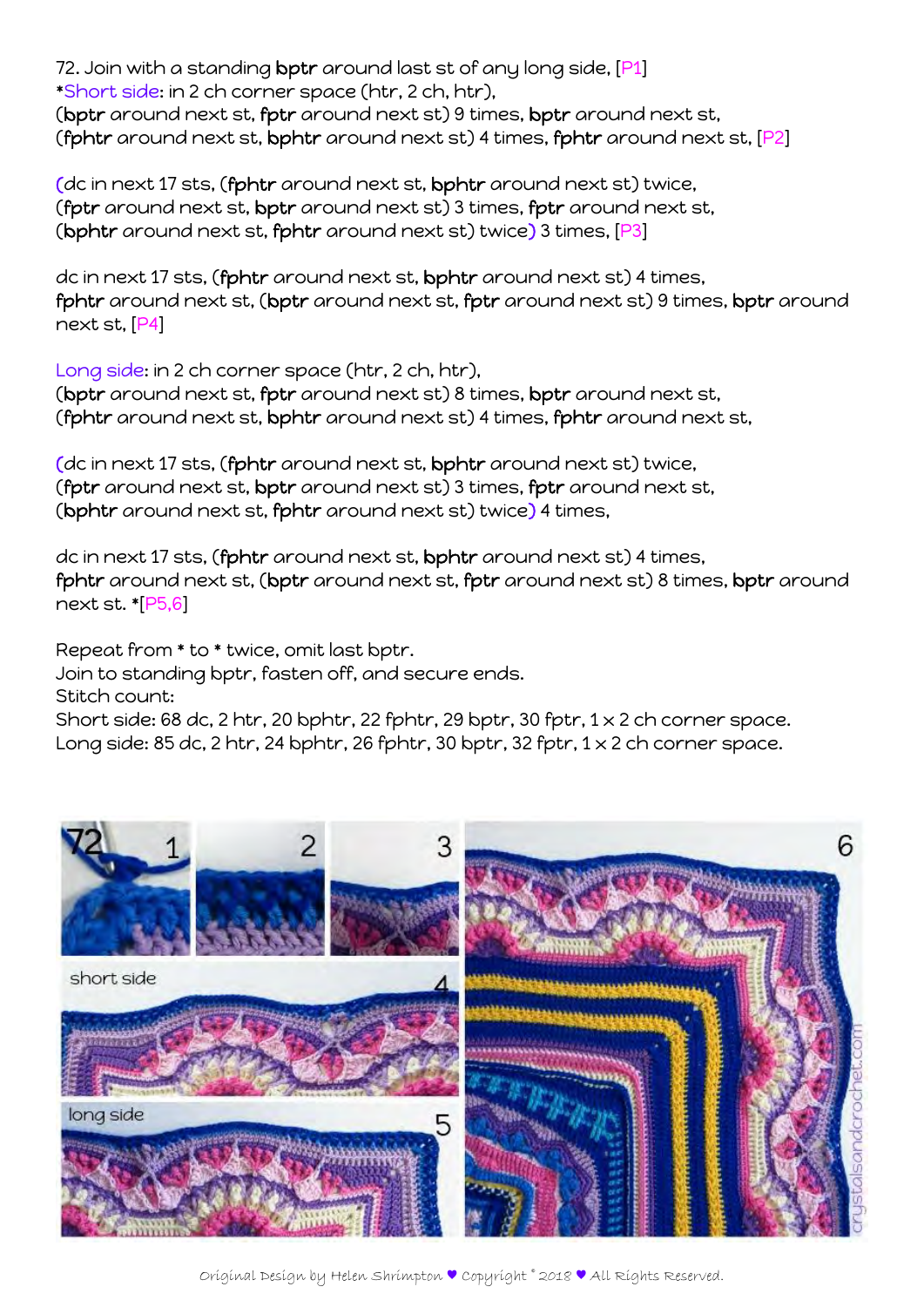Hint: over next few rounds front post sts are made around back post sts and vice versa.

73. Join with a standing bptr around last st of any long side, [P1] \*Short side: in 2 ch corner space (htr, 2 ch, htr), (bptr around next st, fptr around next st) 10 times, (bphtr around next st, fphtr around next st) 5 times,

(dc in next 15 sts, (fphtr around next st, bphtr around next st) twice, (fptr around next st, bptr around next st) 4 times, fptr around next st, (bphtr around next st, fphtr around next st) twice) 3 times,

dc in next 15 sts, (fphtr around next st, bphtr around next st) 5 times, (fptr around next st, bptr around next st) 10 times, [P2,3]

Long side: in 2 ch corner space (htr, 2 ch, htr), (bptr around next st, fptr around next st) 9 times, (bphtr around next st, fphtr around next st) 5 times,

(dc in next 15 sts, (fphtr around next st, bphtr around next st) twice, (fptr around next st, bptr around next st) 4 times, fptr around next st, (bphtr around next st, fphtr around next st) twice) 4 times,

dc in next 15 sts, (fphtr around next st, bphtr around next st) 5 times, (fptr around next st, bptr around next st) 9 times.  $[P4,5]$ 

Repeat from \* to \* twice, omit last bptr.

Join to standing bptr, fasten off, and secure ends.

Stitch count:

Short side: 60 dc, 2 htr, 22 bphtr, 22 fphtr, 32 bptr, 35 fptr,  $1 \times 2$  ch corner space. Long side: 75 dc, 2 htr, 26 bphtr, 26 fphtr, 34 bptr, 38 fptr,  $1 \times 2$  ch corner space.

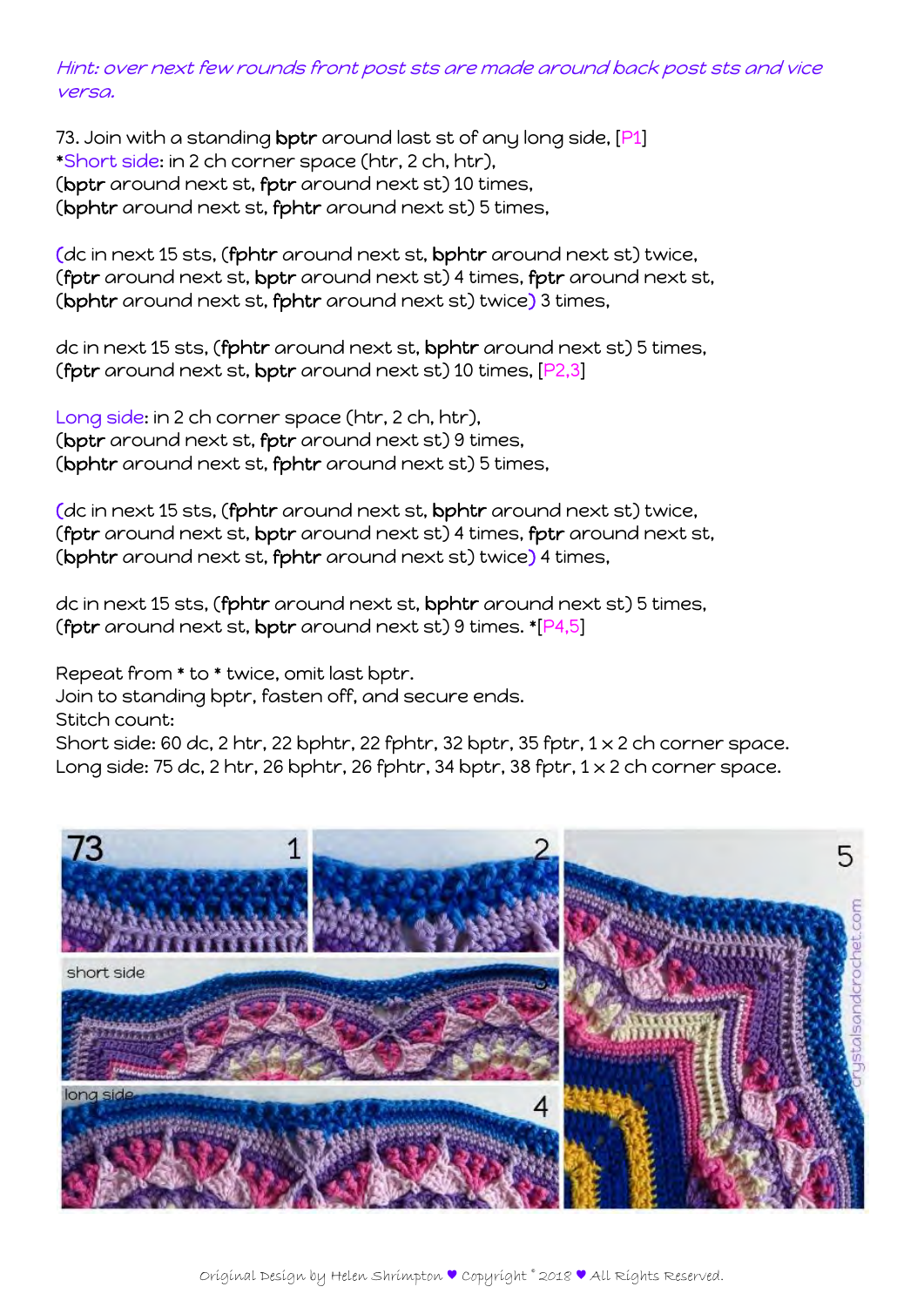74. Join with a standing bptr around last st of any long side, [P1] \*Short side: in 2 ch corner space (htr, 2 ch, htr), (bptr around next st, fptr around next st) 14 times, (bphtr around next st, fphtr around next st) twice,

(dc in next 13 sts, (fphtr around next st, bphtr around next st) twice, (fptr around next st, bptr around next st) 5 times, fptr around next st, (bphtr around next st, fphtr around next st) twice) 3 times,

dc in next 13 sts, (fphtr around next st, bphtr around next st) twice, (fptr around next st, bptr around next st) 14 times, [P2]

Long side: in 2 ch corner space (htr, 2 ch, htr), (bptr around next st, fptr around next st) 13 times, (bphtr around next st, fphtr around next st) twice,

(dc in next 13 sts, (fphtr around next st, bphtr around next st) twice, (fptr around next st, bptr around next st) 5 times, fptr around next st, (bphtr around next st, fphtr around next st) twice) 4 times,

dc in next 13 sts, (fphtr around next st, bphtr around next st) twice, (fptr around next st, bptr around next st) 13 times. \*[P3,4]

Repeat from \* to \* twice, omit last bptr.

Join to standing bptr with a sl-st.

Stitch count:

Short side: 52 dc, 2 htr, 16 bphtr, 16 fphtr, 43 bptr, 46 fptr,  $1 \times 2$  ch corner space. Long side: 65 dc, 2 htr, 20 bphtr, 20 fphtr, 46 bptr, 50 fptr,  $1 \times 2$  ch corner space.